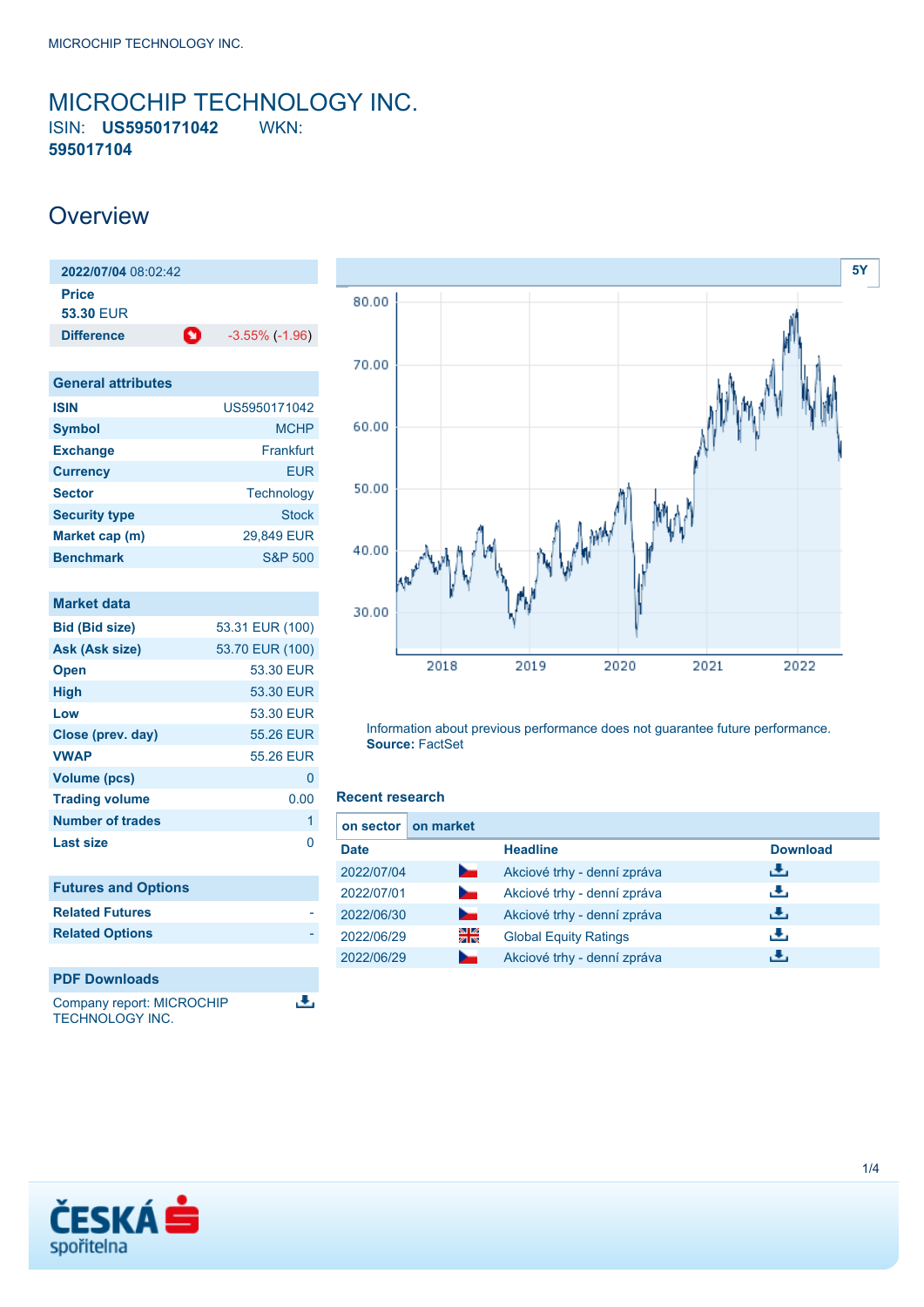# **Details**

**2022/07/04** 08:02:42 **Price 53.30** EUR

**Difference 1.96** -3.55% (-1.96)

| <b>General attributes</b> |                    |
|---------------------------|--------------------|
| <b>ISIN</b>               | US5950171042       |
| <b>Symbol</b>             | <b>MCHP</b>        |
| <b>Exchange</b>           | Frankfurt          |
| <b>Currency</b>           | <b>EUR</b>         |
| <b>Sector</b>             | Technology         |
| <b>Security type</b>      | <b>Stock</b>       |
| Market cap (m)            | 29.849 EUR         |
| <b>Benchmark</b>          | <b>S&amp;P 500</b> |

|  | <b>Market data</b> |  |
|--|--------------------|--|
|  |                    |  |
|  |                    |  |

| 53.31 EUR (100) |
|-----------------|
| 53.70 EUR (100) |
| 53.30 EUR       |
| 53.30 EUR       |
| 53.30 EUR       |
| 55.26 EUR       |
| 55.26 EUR       |
| 0               |
| 0.00            |
| 1               |
| n               |
|                 |

| <b>Performance and Risk</b>       |            |           |           |  |  |  |  |
|-----------------------------------|------------|-----------|-----------|--|--|--|--|
| 1Y<br><b>3Y</b><br>6 <sub>m</sub> |            |           |           |  |  |  |  |
| <b>Perf</b> (%)                   | $-28.94\%$ | $-12.94%$ | $+41.20%$ |  |  |  |  |
| Perf (abs.)                       | $-22.50$   | $-8.21$   | $+16.13$  |  |  |  |  |
| <b>Beta</b>                       | 1.53       | 1.55      | 1.54      |  |  |  |  |
| <b>Volatility</b>                 | 46.28      | 40.69     | 42.00     |  |  |  |  |



Information about previous performance does not guarantee future performance. **Source:** FactSet

| <b>Price data</b>                                     |                        |
|-------------------------------------------------------|------------------------|
| Ø price 5 days $\vert \emptyset$ volume 5 days (pcs.) | 56.35 EUR (10)         |
| Ø price 30 days   Ø volume 30 days (pcs.)             | 60.82 EUR (2)          |
| Ø price 100 days   Ø volume 100 days (pcs.)           | 63.17 EUR (17)         |
| Ø price 250 days $\vert$ Ø volume 250 days (pcs.)     | 66.00 EUR (26)         |
| <b>YTD High   date</b>                                | 78.62 EUR (2022/01/04) |
| <b>YTD Low   date</b>                                 | 54.45 EUR (2022/06/17) |
| 52 Weeks High   date                                  | 78.95 EUR (2021/12/28) |
| 52 Weeks Low   date                                   | 54.45 EUR (2022/06/17) |

| All listings for MICROCHIP TECHNOLOGY INC. |  |
|--------------------------------------------|--|
|--------------------------------------------|--|

| Exchange $\Box$                 | <b>Date</b>    | <b>Time Price</b> |                        | <b>Trading volume</b><br>(mio.) | <b>Number of</b><br>trades |
|---------------------------------|----------------|-------------------|------------------------|---------------------------------|----------------------------|
| <b>Xetra</b>                    | 2022/07/<br>01 |                   | 17:35 53.90 EUR 0.04   |                                 | 17                         |
| <b>Vienna Stock</b><br>Exchange | 2022/07/<br>04 |                   | 09:05 53.60 EUR 0.00   |                                 | 1                          |
| Tradegate                       | 2022/07/<br>04 |                   | 10:51 53.25 EUR 0.00   |                                 | $\overline{2}$             |
| <b>Stuttgart</b>                | 2022/07/<br>04 |                   | 08:01 53.38 EUR 0.00   |                                 | 1                          |
| Nasdaq                          | 2022/07/       |                   | 22:00 56.16 USD 261.36 |                                 | 54,448                     |

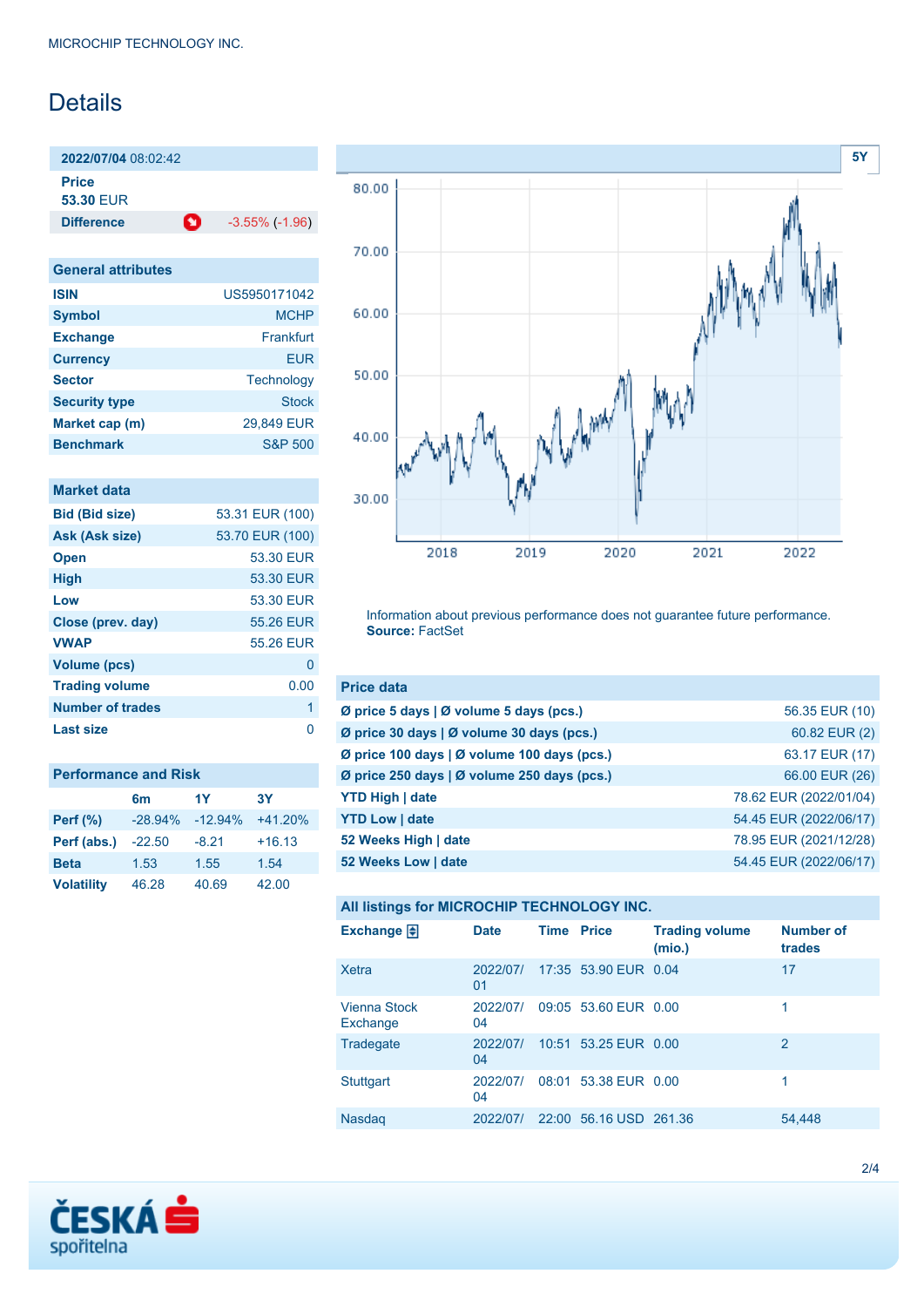|                                 | 01             |                      |   |
|---------------------------------|----------------|----------------------|---|
| <b>Munich</b>                   | 2022/07/<br>04 | 08:00 53.32 EUR 0.00 | 1 |
| <b>London Stock</b><br>Exchange | 2022/05/<br>09 | 14:44 67.56 USD 3.76 | 1 |
| Hanover                         | 2022/07/<br>04 | 08:16 53.40 EUR 0.00 | 1 |
| Hamburg                         | 2022/07/<br>04 | 08:16 53.40 EUR 0.00 | 1 |
| Frankfurt                       | 2022/07/<br>04 | 08:02 53.30 EUR 0.00 | 1 |
| <b>Duesseldorf</b>              | 2022/07/<br>04 | 09:15 53.30 EUR 0.00 | 3 |
| <b>Berlin</b>                   | 2022/07/<br>04 | 08:01 53.32 EUR 0.00 | 1 |